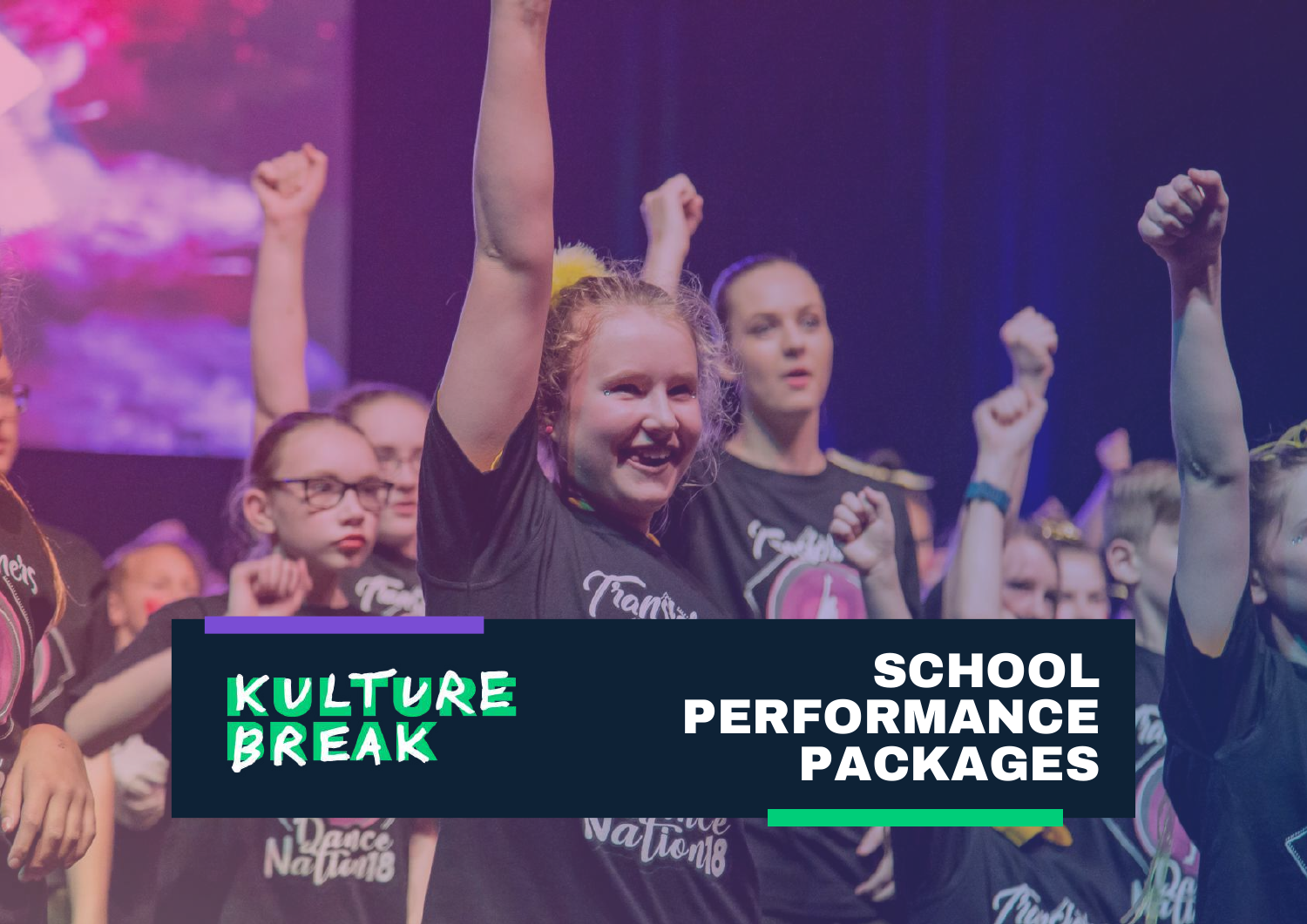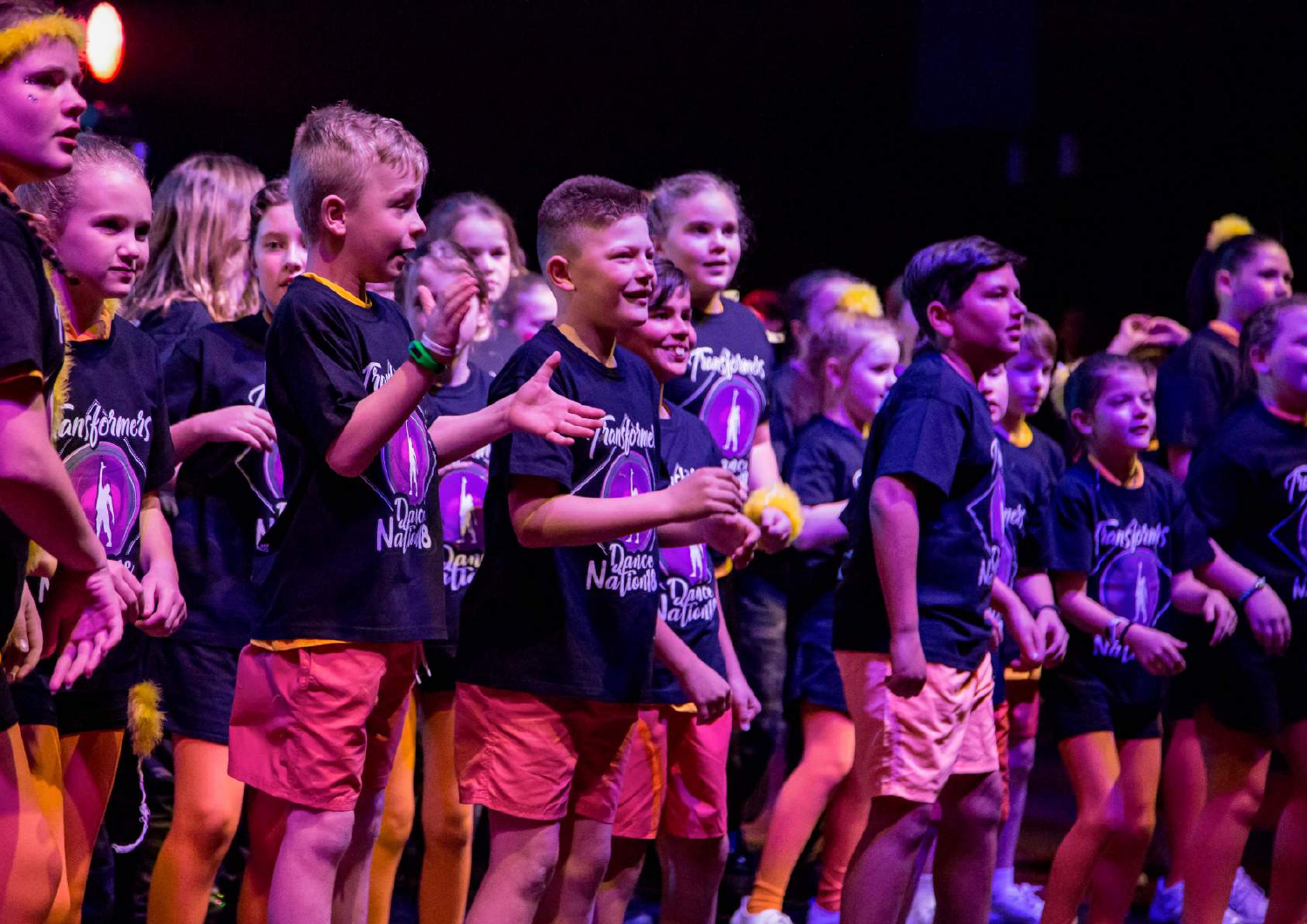Kulture Break empowers students by engaging schools to help promote confidence through movement. Brining the Kulture Break values of Inclusion, Growth, Self-Expression and Skill Development our in school programs. Below are our Standard In-School Packages that lessen the workload of coordinating teachers and principals.

We're true believers confidence is a vital attribute to personal development. If you're nodding your head because you totally agree, why not get involved with our fun and engaging school dance programs? Your students get the chance to be immersed in an environment where they can confidently express themselves – oh, and every program has a guaranteed KB vibe.

### **How does it work?**

Select a program or package, submit the attached form, pay your deposit, leave the rest to us!

Any schools in the ACT/NSW Region can apply to have a Kulture Break Coach come in to run the program packages for you. Simply, email us your interest through link below.

We would encourage you to read the Western University Dance for Life Research Evaluation on our home page. You will see a number of statistics and positive stories about how Kulture Break has impacted and transformed lives through these programs.

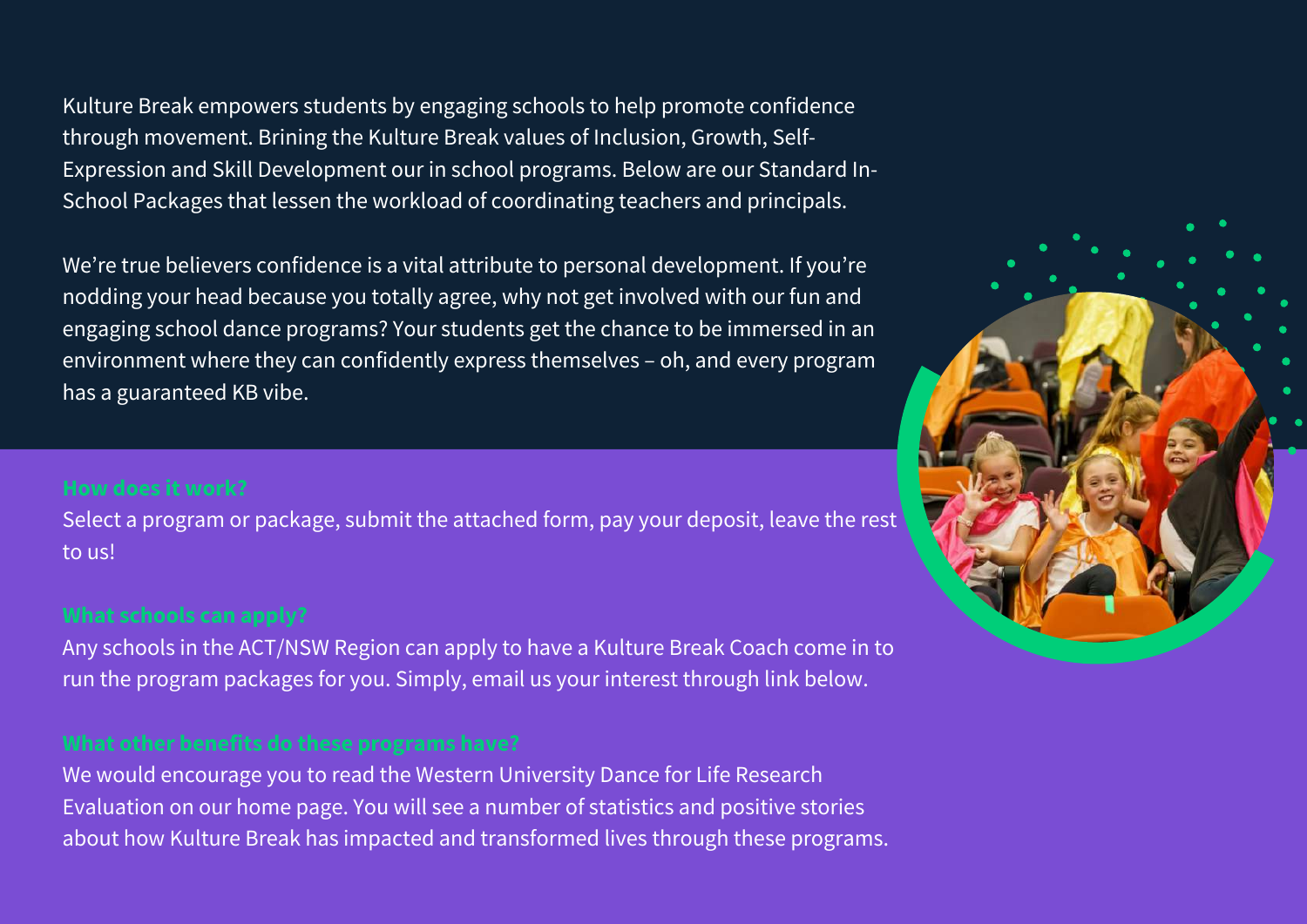### **5 Week Package:**

WEEK 1 Focus on building teacher/student relationship, building confidence in kids and assessing skill level, entry level movement following safe dance practices, Begin learning Choreography/Routine

WEEK 2-4 Continue teaching choreography (20 sec - 45 sec approx. each week may differ depending on age of students)

WEEK 5 Revise and Finalise choreographic routine/s

WEEK 6 Students to perform routine during week 6 assembly (no KB coach required)

- Pre-planning, and preparation and conceptualisation of theme  $\bullet$
- Choreographic workshops with students
- Empowerment and well-being messaging through mentoring coaches
- Costumes and props design ideas (if required)  $\bullet$
- Music edit and mix to be used for performance (if required)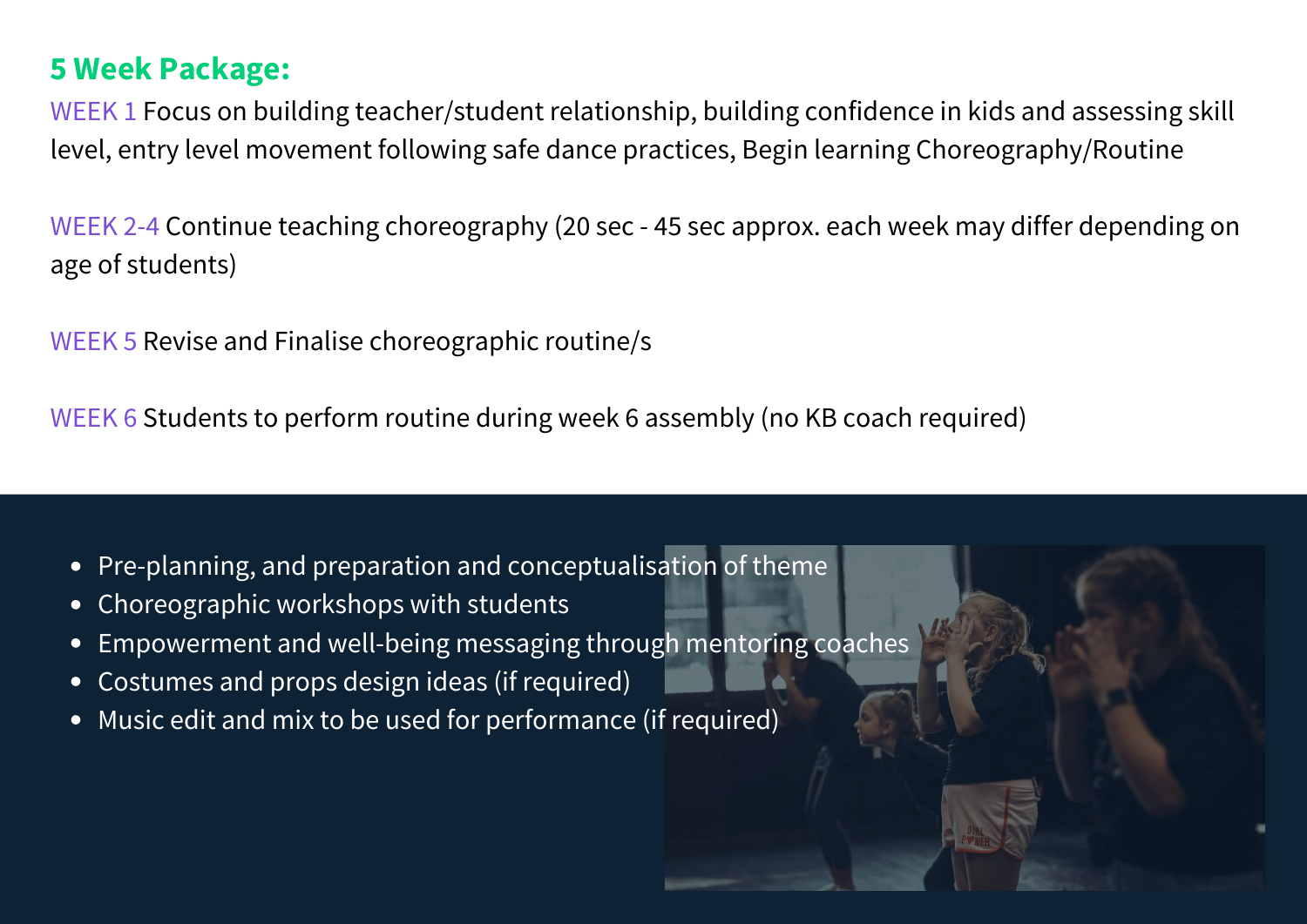## **10 Week Package:**

WEEK 1 Introduction to Hip Hop, basic skills & foundations, Grooves and freestyling

WEEK 2-4 Expand skills & foundations, begin learning a choreographed routine, interactive choreographic workshops with coaches

WEEK 5 Continue Learning Choreography routine, revision of all Foundations and skills

WEEK 6-10 Continue Learning Choreography routine, clean choreography, preparation for performance

- Pre-planning, and preparation and conceptualisation of theme
- Choreographic workshops with students
- Empowerment and well-being messaging through mentoring coaches
- Costumes and props design ideas (if required)
- Music edit and mix to be used for performance (if required)